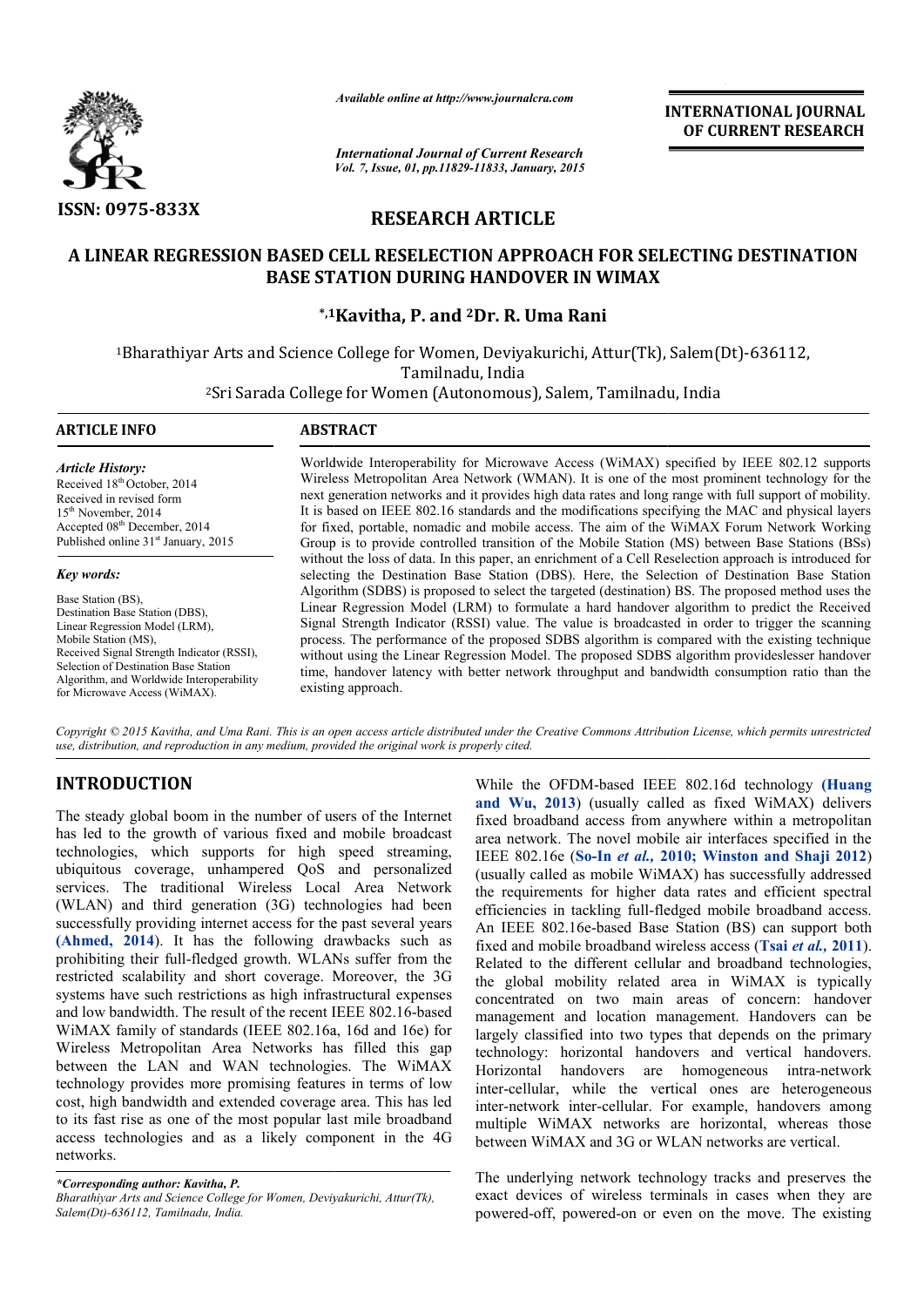techniques deals with the active transfer of wireless terminals from the control of a BS in one cell to the control of alternative BS in a diverse cell. The existing WiMAX handover techniques are suffer from the certain drawbacks, related to the handover latencies, wastage of channel resources and loss of data. In this proposed paper, a novel approach is proposed for cell selection and planning in WiMAX. Based on demand, profit and capacity the coverage based cell selection is introduced to handover the mobile device from one base station to another. The DBS is selected based on the received RSSI of the neighbor BS, where the RSSI value is greater. It will be the idle DBS for handover. But it is not mandatory to select the DBS which is idle for MS in real time services. It may not have enough capacity to tackle the data of MS. Hence, the proposed system provides a solution by identifying the scalable idle capacity of neighbor BS with RSSI for selecting the DBS. Based on this scheme, it scan less neighbor BS and hence the handover latency can be minimized. Here, the better network throughput and bandwidth consumption ratio are provided by the Cell Re-Selection Based on SDBS algorithm.

The rest of the paper describes as follows: Section II presents the works related to the handover in WiMAX. Section III describes the detailed description of the proposed method. Section IV presents the performance analysis and Section V describes the conclusion.

## **Related Work**

In the customary networks, the handovers are mostly occur due to the mobility reasons. When the devices move out of coverage of the currently connected network, it needs to forward its connection to a new or base station or access point in order to preserve its connectivity to the network. The handovers can occur for other reasons, such as quality of service (QoS) or performance reasons. It inferences that the device will execute handovers to the networks that are enhanced from the point of view of the user. Some users might prefer networks with greater data rates, others can cope with low data rate networks as long as the service is delivered with low costs. Heterogeneous networks consist of multiple radio access networks of diverse technologies. These technologies are different on the layer 1 and the layer 2 (physical layer and data link layer) of the Open Systems Interconnection (OSI) model.

Xiao *et al.* ()proposed a handover algorithm in WiMAX system. The algorithm selects the best base stations with strongest signal strength as the diversity sets (**Xiao** *et al.,*  **2011**). **Abdullah** *et al.* introduced an efficient wireless network discovery method for vertical handover among WiMAN and WLAN. An enhance access router discovery was used to solve the discovery time and power consumption problem for mobile networks **(Abdullah** *et al.,* **2013**). **Kaur** *et al.* designed an improved switching technique in soft handovers for WiMAX. The BS selection process optimizes the soft handover such that there is no data loss (**Kaur and Malhotra, 2012**). Gonchigsumlaa *et al.* formulated an enhanced multicast and broadcast services handover process. The handover procedures were described in the mobile WiMAX standards. But, an IEEE 802.16 was still developing and the performance was based on the current running standard IEEE 802.16e **(Gonchigsumlaa**  *et al.,* **2012**). Li proposed a fast handover scheme for WiMAX system. Before the MS executes the handover process, the MS

get a handover code and a ranging opportunity was allocated by the target. During the handover process, the technique reduces the handover delay and the MS can design the network reentry (**Xujie, 2010**).

Moon and Cho presented an efficient cell selection algorithm for hierarchical cellular networks. An uplink transmit power used as a key parameter and cells are selected based on the coordination of multiple users to improve performance of multiple supportable users and the SINR **(Moon and Cho, 2010**). **Myoung** *et al*. introduced an improved mobility management scheme for fast handover. It simplifies the reauthentication and IP configuration processes. It supports low handover latency based on the AAA key and Mobility agent identifier. The mobile network request an access to new network using the mobile agent ID and all the mobile networks accessed without the additional key allocation **(Myoung** *et al.,*  **2011**). **Tamijetchelvy** *et al.* **(**2012) formulated an optimized fast vertical handover strategy for heterogeneous wireless access networks based on the IEEE 802.16 media independent handover. This handover scenario is used to evaluate the vertical handover performance involving multimode terminal with WLAN/WiMAX interfaces and IEEE 802.21 entities (**Tamijetchelvy and Sivaradje, 2012**). *Ben-Mubarak et al*. (2013) proposed a fuzzy logic based self-adaptive handover algorithm. The proposed algorithm was derived from the selfadaptive handover parameters to overcome the mobile WiMAX ping-pong handover and handover delay issues. The handover parameters was based on a set of multiple criteria, which includes the RSSI and MS velocity (**Ben-Mubarak 2013**). Also, Ben-Mubarak *et al.* introduced a mobile station movement direction prediction based handover scanning for mobile WiMAX. Here, only two BSs can become candidates; the two that the MS moves toward them chosen as the candidate for the handover scanning purpose. Hence, the handover scanning process repetition was reduced with these two shortlisted BS candidates instead of scanning all BSs (**Ben-Mubarak** *et al.,* **2013**).

### **A Linear Regression based Cell Reselection Approach**

In order to support and manage the MS mobility, the IEEE 802.16e standard facilitates a handover. Due to the interference or fading in mobility, the signal quality of the serving BS gets worsen. Then, the MS handover to the other BS that permits a high quality signal and Quality of Service (QoS). The handover procedure in WiMAX is divided into two processes:

- 1. Network Topology Acquirement Phase and
- 2. Actual Handover Phase.

#### **Network Topology Acquirement Phase**

The Base station collects information about physical quality about their neighbor base station. The Network Topology Advertisement and Scanning process are performed for gathering network topology information. The message is broadcast by aiding base station in every 30 seconds, containing the information such as number of neighboring base station, their physical frequency, downlink and uplink channel descriptor (DCD/UCD) messages according to each neighboring BS's identity. The Mobile Station (MS) scans the broadcasted BSs in a given time given by Aiding Base Station (ABS) based on NGBR-BRDCST message to find a destination BS for handover.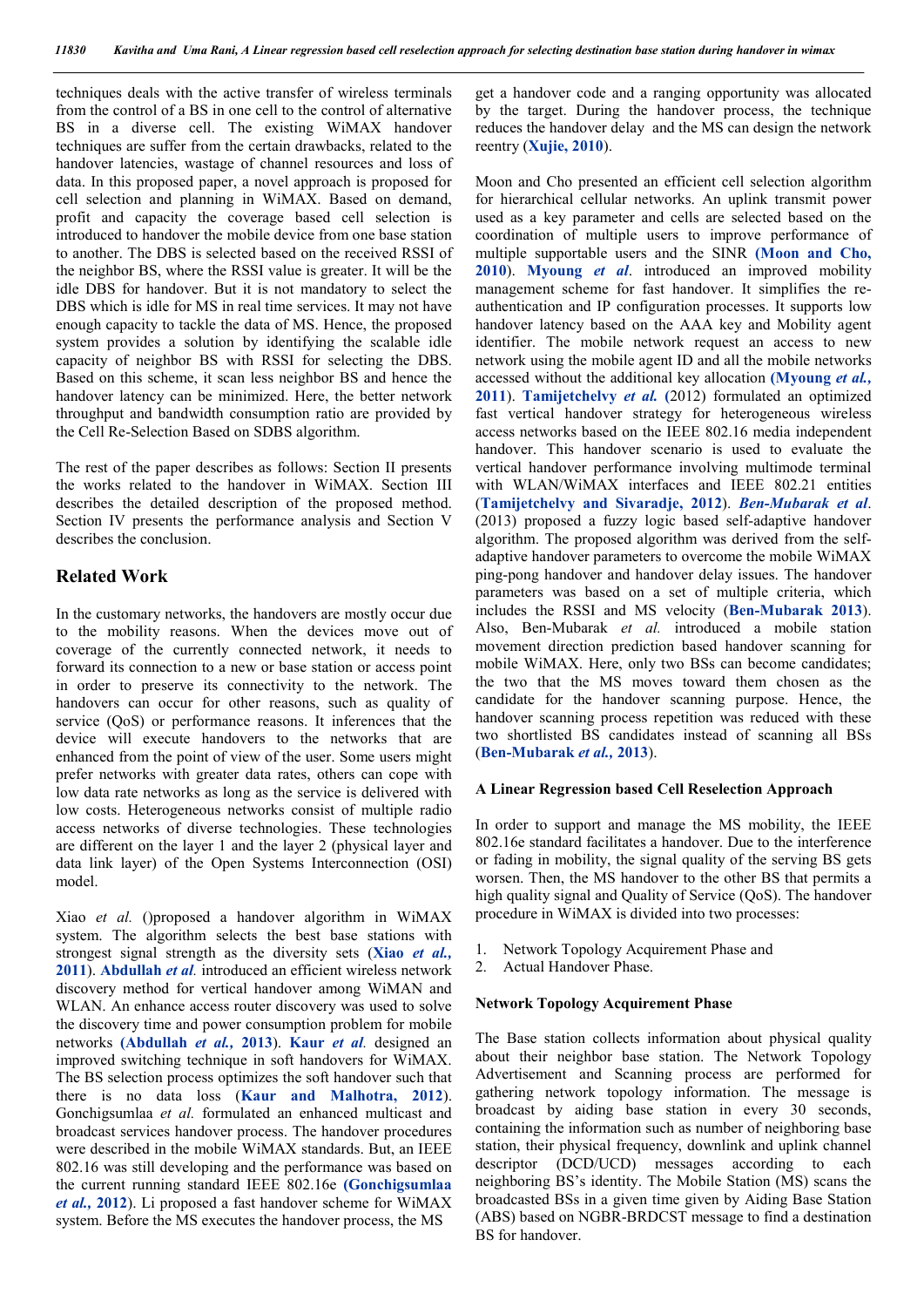The MS scan neighboring BSs by exchanging the following messages with the serving BS:

**SCN-RQT:** Sent by the MS to request scanning and transfer a number of scanning factors namely interleaving interval, scan duration and the number of scan iteration.

**SCN-RPS:** Sent by the BS as a response to the MOB\_SCN-RQT message in order to inform the MS whether it approves or rejects the scanning request.

**SCN-RPL:** Transmitted by the MS to report the scanning results, which can be received signal strength indication (RSSI), carrier to interference noise ratio (CINR), and round trip delay (RTD). The MS can transmit this message to its ABS at any time or at the time indicated in the SCN-RPS message after each scanning period.

#### **Steps for Scanning the BSs**

- 1 : Begin
- 2 : MS receives the NGBR-BRDCST
- 3 : If the trigger condition is satisfied
- 4 : MS sends SCN-RQT to ABS to activate the Scanning step
- 5 : Activate step includes size of scanning interval and number of scan iterations
- 6 : If BS receives the SCN-RQT
- 7 : BS responds with the SCN-RPS
- 8 : MS request or reject the SCN-RQT by setting the scan duration to zero
- 9 : After receiving the SCN-RPS message, the SCN- RQT is approved
- 10 : MS starts to scan for NGBR BS
- 11 : This process gets continued throughout the scanning interval
- 12 : When a NGBR BS is identified
- 13 : MS attempts to synchronize with its downlink transmissions
- 14 : Calculate the Quality of physical channel
- 15 : After the end of each scanning interval
- 16 : MS sends SCN-RPL to report the scanning results
- 17 : Scanning intervals are repeated for the specified
	- number of scan iterations
- 18 : End

#### *Actual Handover Phase*

### *The actual handover begins with a decision for MS to switch from Aiding BS (ABS) to Destination BS (DBS)*

#### *When a handover occurs it observes the following procedures*

#### **Cell Reselection and Capacity Estimation**

Based on NGBR-BRDCST message the MS chooses the final DBS from the multiple DBSs. The resource available on a WiMAX BS for data transmission to MS is explained in terms of effective capacity. The capacity of the interfaces involved can be used to estimates data rates in communication systems. The OFDMA signal structure and the duplexing scheme are the root cause for capacity of the mobile WiMAX. With the help of physical layer implementation, the possible data rate across the air interface can be determined. The effective capacity of the OFDMA are functions of several parameters such as channel bandwidths, FFT size, sampling factor, cyclic prefix time, modulation scheme, encoding scheme and encoding rate.

#### **Handover decision and initiation**

The MS sends MSHO-REQ message to Aiding Base Station (ABS) which is acknowledged by BSHO-RSP message. Upon receiving MSHO-REQ message, the ABS sends Handover (HO) notification message to one or more destination base station containing MS information. The ABS sends Handover (HO) notification message containing the MS information upon receiving MSHO-REQ to one or more destination BSs through backbone network. If the ABS receives a handover notification response from the destination BSs, it selects a destination BS suitable for the MS. The MS sends HO-IND message to current ABS informing about HO activity. The MS terminates its connection with the current ABS at this point.

#### **Algorithm for DBS selection**

Input: List of BS,

### Output: Selection of DBS

- $\frac{1}{2}$  : Begin<br> $\frac{1}{2}$  : for each
- 2 : for each base station in the network
- 3 : maintain the modified BS list with entries namely signal strength  $&$  effective idlecapacity.<br>4  $\cdot$  ABS provides the modified BS list to the
	- : ABS provides the modified BS list to the MS
- 5 : if (entry=true)
- 6 : if  $\{BS0(\text{signal strength} \& \text{effective idlecapacity})\}$ B SN(signal strength &effective idle capacity)}
- 7 : MS chooses the BS0as the DBS
- 8 : DBS=BS0
- 9 : MS performs scanning for the DBS0
- 10 : else
- $11$  : entry=0
- 12 : end if

The MS selects DBS based RSSI value and idle capacity. Sorting RSSI and idle capacity of all the DBSs and select that BS whose value is large.

#### **Linear Regression Model (LRM)**

The proposed system uses the LRM to optimize the hard handover algorithm. LRM can reduce the handover latency and the packet loss rate. It can be formulated based on the RSSI value to broadcast the MS to initiate the scanning process. When the ABS gets worsen and it becomes lesser than the scanning threshold value, then MS initiates the scanning procedure. Based on the calculated regression, the MS can predict the future RSSI value and it can be defined as follows:

$$
T = C_t + \Delta T
$$

Here  $C_t$  is the current time and  $\Delta T$  denotes the prediction interval. The RSSI is calculated based on the following equation:

$$
(RSSI)_i = \alpha + \beta T_i + \varepsilon_i
$$

LRM selects the estimator value of  $\alpha$  and  $\beta$  which minimizes the value of RSSI based on:

$$
\begin{cases}\n\alpha = \overline{RSSI} - \beta \overline{T} \\
\beta = \frac{\sum_{i=1}^{T} ((T_i - \overline{T}) \times ((RSSI)_i - \overline{(RSSI)}))}{\sum_{i=1}^{T} (T_i - \overline{T})^2}\n\end{cases}
$$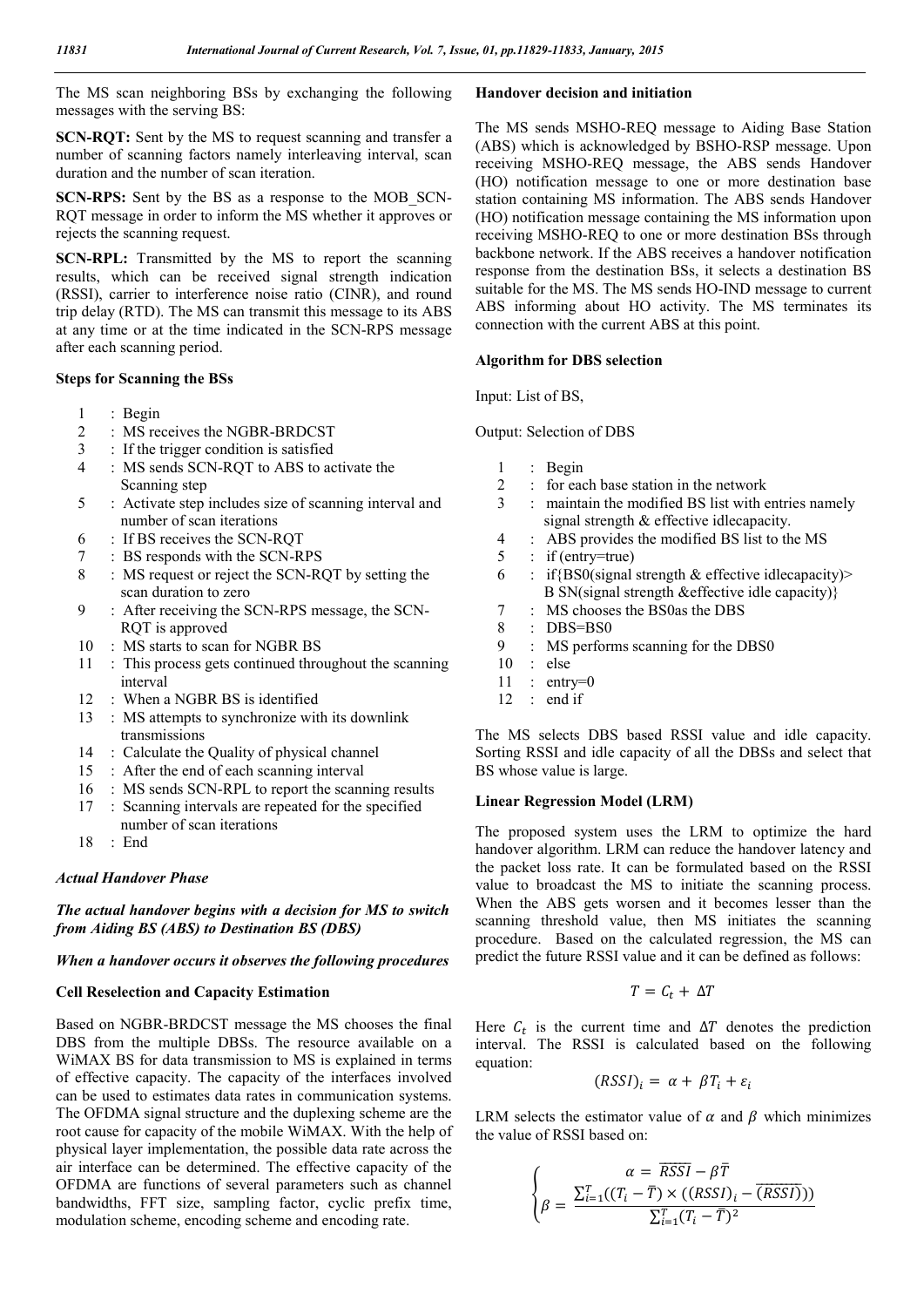The decision is made based on (RSSI) Destination > Handover threshold – (RSSI) Aiding.

### **Performance Analysis**

In this section, the performance of the proposed model is computed and compared with the existing approach without Linear Regression Model (LRM). The total handover time, handover latency, network throughput and the bandwidth consumption ratio are examined and measured for the existing approach and the proposed Selection of Destination Base Station (SDBS).

### **Handover Time vs Frame Duration**

The total handover time is defined as the time elapsed between a mobile node sending the MSHO-RQT to the current BS and the time the MS can receive the first packet through the destination BS.



**Fig.1. Total handover time vs frame duration**

Fig.1 shows the total handover time between the proposed SDBS with the existing technique without the linear regression model.



**Fig.2. Handover latency vs frame duration**

### **Handover Latency vs Frame Duration**

Handover latency is defined as the elapsed time between a mobile node receiving the last packet through its current access router and the first packet through the destination BS. Fig.2 shows the handover latency for the proposed SDBS and the existing technique. It shows that the proposed method results lesser handover latency than the existing method.

#### **Network Throughput Analysis**

The network throughput is determined as the delivery rate of successful message through a communication channel. This data is transferred via a logical or physical link. Fig.3 shows that the proposed model provide better network throughput than the existing approach by varying the number of mobile stations.



**Fig.3. Network throughput vs No of mobile stations**

#### **Bandwidth Consumption Ratio**

Network bandwidth is an amount of the bit rate of available or consumed data communication resources stated in terms of Kb/s, Mb/s etc.



**Fig.4. Bandwidth consumption ratio vs No of mobile stations**

Fig.4 describes the relationship between the number of mobile stations and bandwidth consumption ratio. The number of mobile station is varied and the bandwidth consumption ratio is computed. The proposed SDBS algorithm provide better bandwidth consumption ratio than the existing approach.